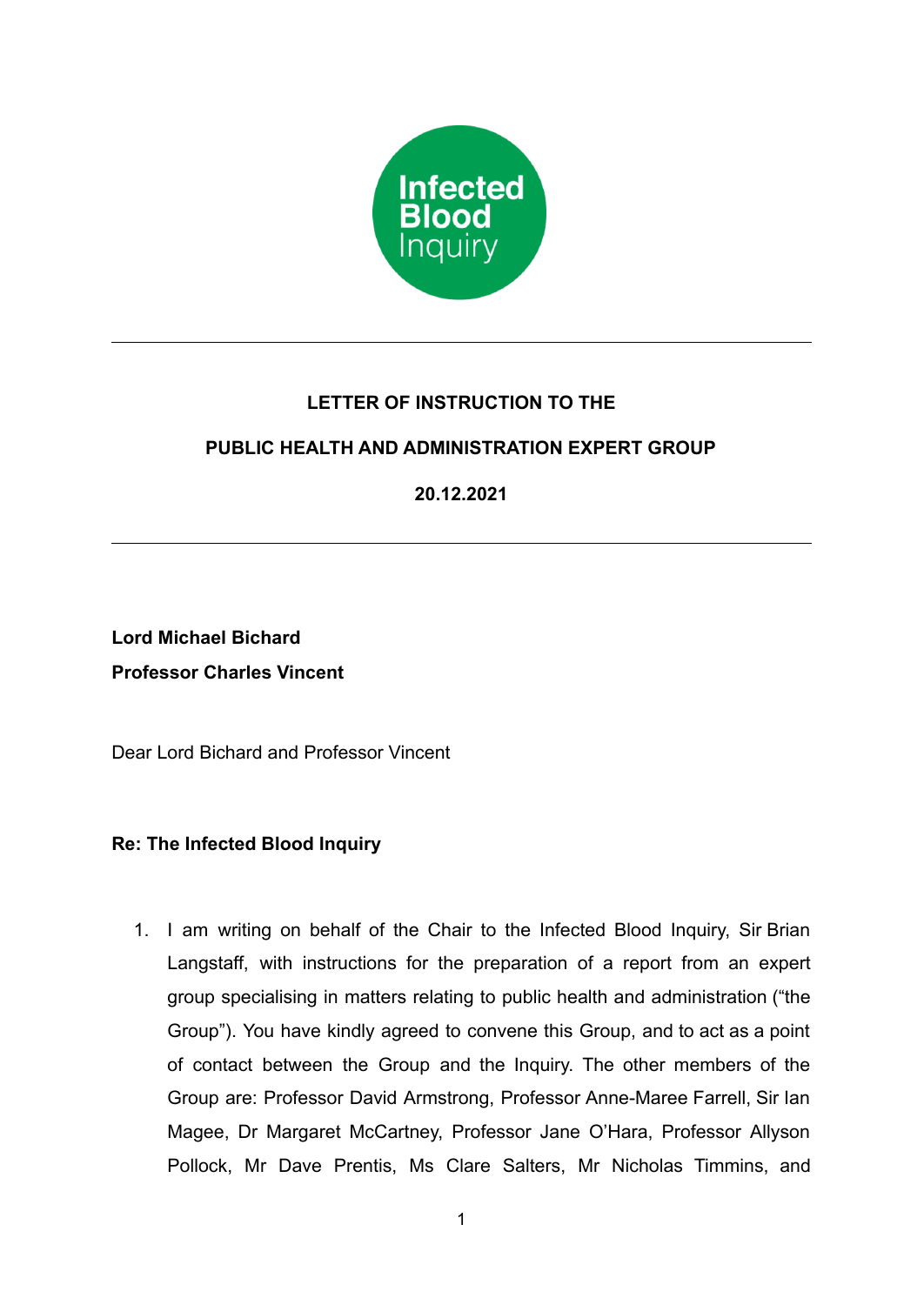Professor Kieran Walshe. I have provided copies of this letter to all members of the Group.

- 2. Throughout this letter I refer to the production of "a report" by the Group. However, it may be that during the course of your work you feel it is appropriate to produce a series of reports. You should feel free to adopt this approach. Any reference to "the report" in this letter should be read as including the possibility that more than one report will be produced.
- 3. The purpose of the report is to provide evidence about matters within the expertise of the Group that may assist the Chair in fulfilling the Inquiry's Terms of Reference. I set out in more detail below the topics and questions that the Chair asks you to address. The report will be provided to the Core Participants to the Inquiry and will be published on the Inquiry's website.
- 4. In due course, I may ask members of the Group or the Group as a whole to undertake further work to assist the Inquiry. This may include: answering questions raised by Core Participants; preparing further reports; conducting discussions with, or providing opinions to, other expert groups instructed by the Inquiry; giving oral evidence at the Inquiry's public hearings; and carrying out other duties appropriate to the role of an expert to this Inquiry as directed by the Chair through me. In the first half of 2022 the Inquiry expects to receive suggestions from Core Participants about recommendations which the Chair should consider making and the Group may be invited in due course to consider those suggested recommendations.

### **Background**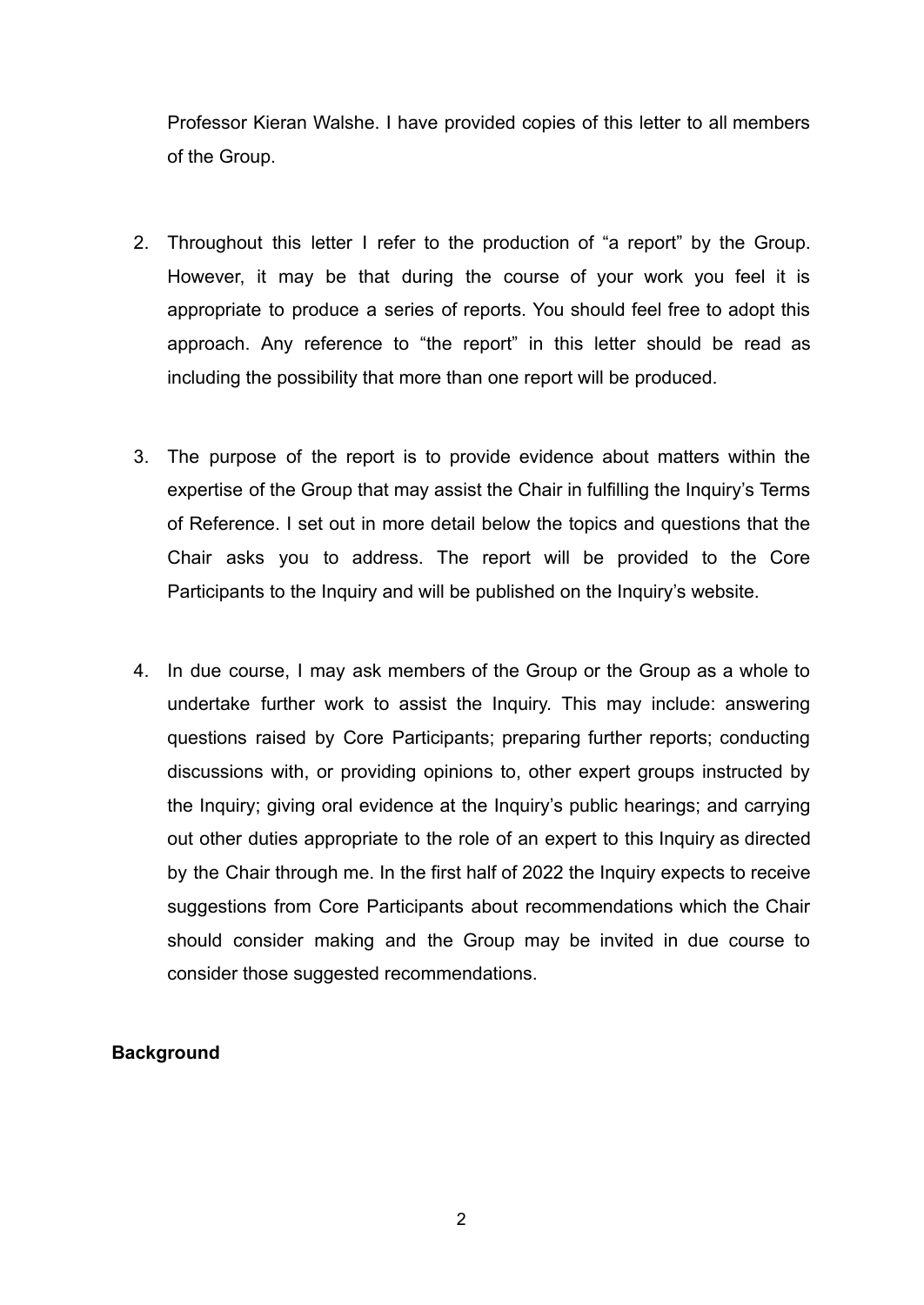- 5. As you are aware, the Infected Blood Inquiry has been established to examine the circumstances in which people treated by the National Health Service in the United Kingdom were given infected blood and infected blood products. It is an independent public inquiry under the Inquiries Act 2005.
- 6. The provision of such blood and blood products led directly to people becoming infected with Hepatitis B virus ("HBV"), Hepatitis C virus ("HCV"), Human Immunodeficiency Virus ("HIV") and other diseases. Other people were indirectly infected. People have also been informed that they may be at risk of developing vCJD.
- 7. The Inquiry's Terms of Reference require it to consider and report upon a wide range of issues. These include:

*"To examine the circumstances in which men, women and children treated by National Health Services in the United Kingdom (collectively, the "NHS") were given infected blood and infected blood products, in particular since 1970, including:*

- *a. the treatment of men, women and children who were given infected blood or infected blood products through transfusion or other means;*
- *b. the treatment of men, women and children with haemophilia or other bleeding disorders who were given infected blood products (recognising that the position of those with mild, moderate and severe bleeding disorders may require separate consideration during the Inquiry);*
- *c. what was, or ought to have been known, at any relevant time about the risks of infection associated with blood donations and blood products, by Government (in particularly the Department of Health), pharmaceutical companies, any relevant licensing authorities, NHS*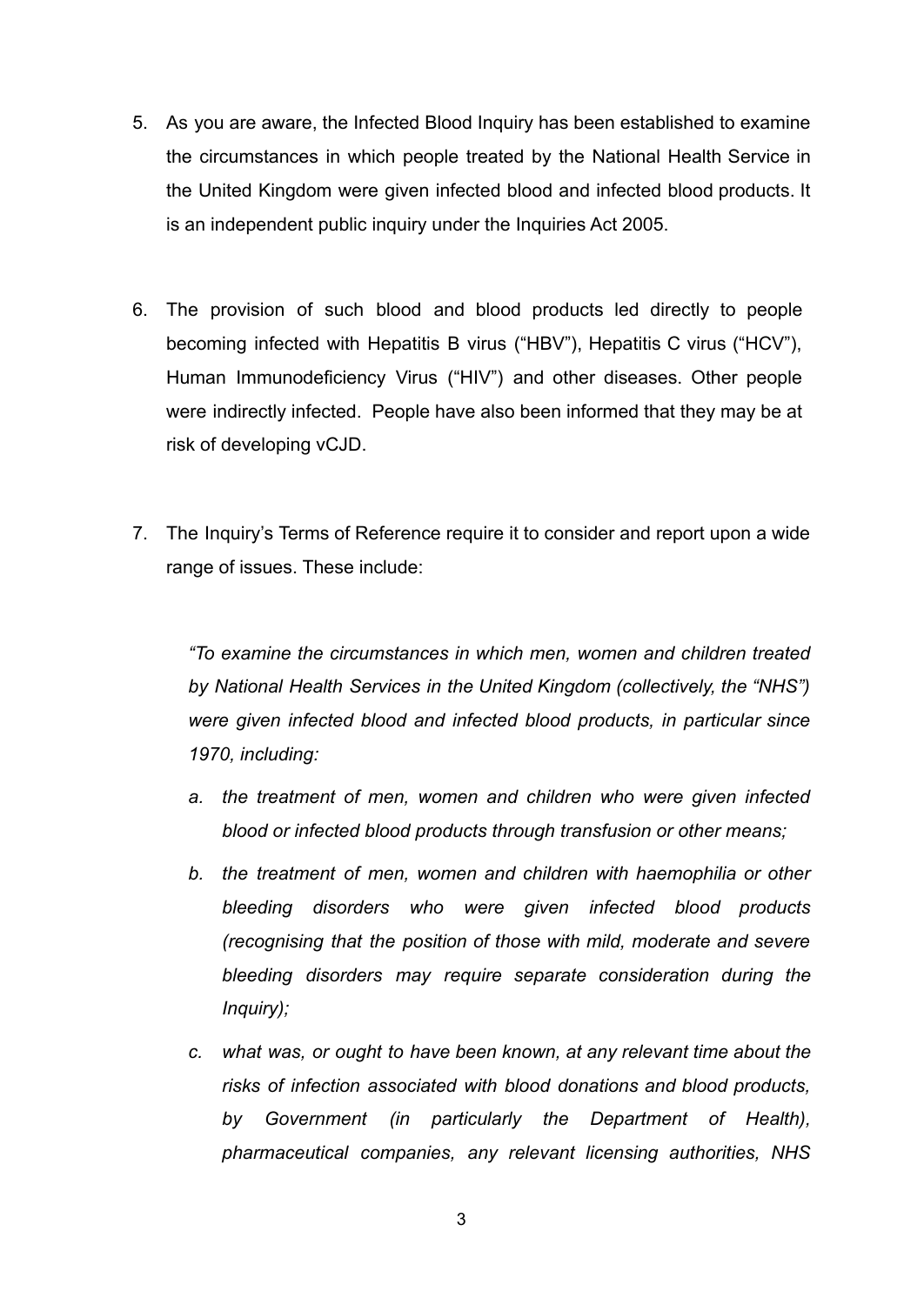*bodies, the medical profession, and other organisations or individuals involved in decision-making in relation to the use of blood and blood products;*

- *d. to what extent people given infected blood or infected blood products were warned beforehand of the risk that they might thereby be exposed to infection, and if so whether such warnings as were given were sufficient and appropriate;*
- *e. the adequacy of the systems adopted for the screening of donors, and the collection, testing, licensing and supply of blood and blood products for use by the NHS;*
- *f. the United Kingdom's failure to become self-sufficient in the production of blood products (and consideration of any relevant differences in terms of self-sufficiency between England, Wales, Scotland and Northern Ireland);*
- *g. the actions of Government (in particular the Department of Health), pharmaceutical companies, licensing authorities, NHS bodies, the medical profession, and other organisations or individuals involved in decision-making in relation to the use of blood or blood products;*
- *h. why people were given infected blood or blood products, including the nature and extent of any commercial or other interests which may have affected decision-making;*
- *i. the extent to which the supply of infected blood or blood products could, and if so, should have been avoided or stopped earlier, and if so how best this might have been achieved".*

*…*

#### *To examine:*

*a. the nature, adequacy and timeliness of the response of Government (in particular the Department of Health), NHS bodies, other public bodies and officials, the medical profession, the UK Haemophilia Centre*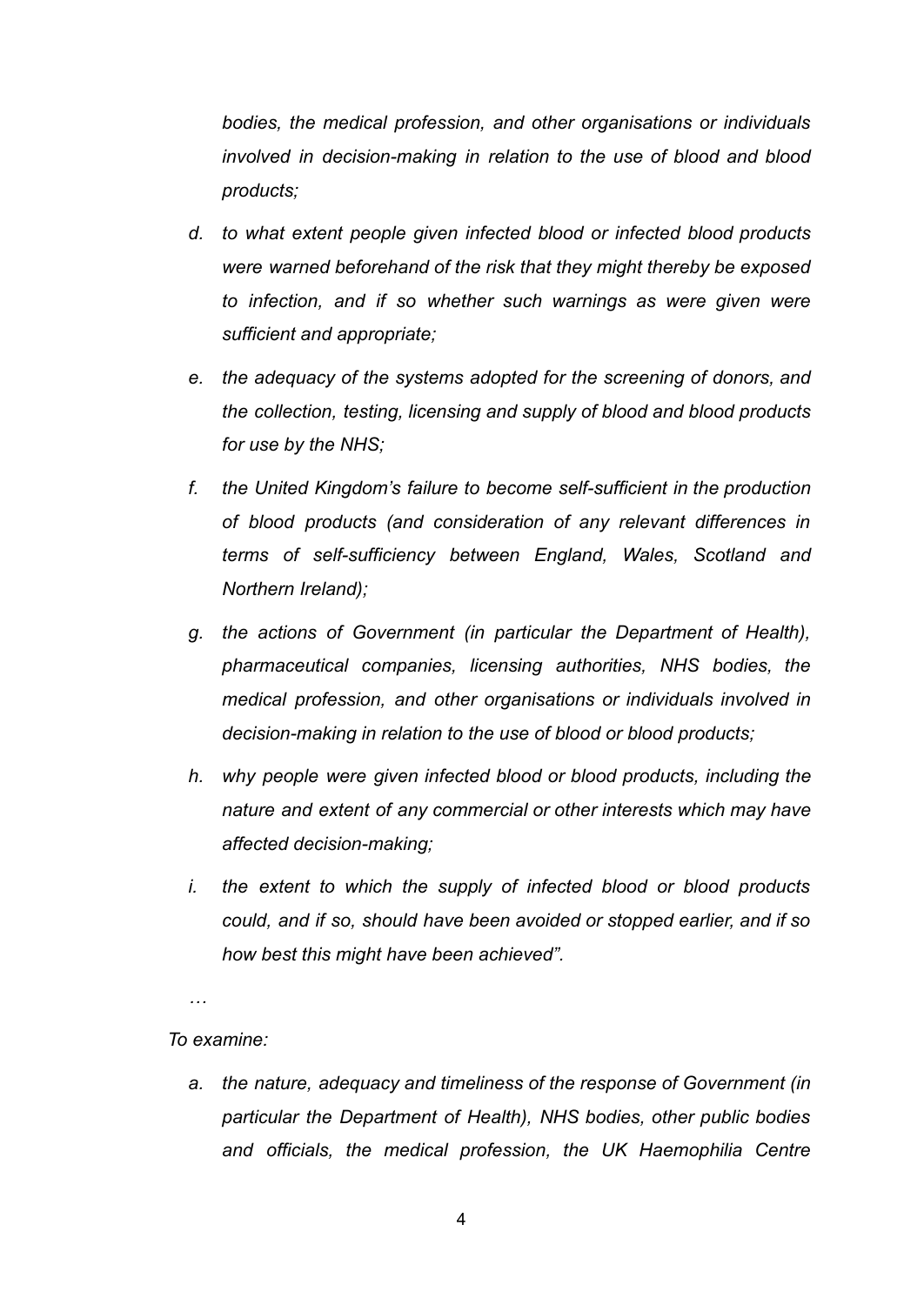*Doctors Organisation, the pharmaceutical industry and other organisations (including the Haemophilia Society), to the use of infected blood or infected blood products to treat NHS patients…*

*To examine whether …*

…

*there has been a lack of openness or candour in the response of Government, NHS bodies and/or other bodies and officials to those infected or affected."*

- 8. A full version of the Terms of Reference may be found on the Inquiry's website. The website also contains the Inquiry's current List of Issues, which provides more detail of the matters that may be explored during the course of the Inquiry. I have sent links to both these documents to all members of the Group.
- 9. The Inquiry must report its findings to the Minister for the Cabinet Office, and make any recommendations, as soon as practicable.
- 10.Thus far the Inquiry has examined many documents and has heard from a range of witnesses, including infected and affected individuals, clinicians, politicians, civil servants and administrators of the financial support schemes. Among the concerns and issues that have been raised during the written and oral evidence to date are the following:
	- patient safety being subordinated to, or secondary to, other concerns
	- lack of urgency in decision-making
	- a tendency toward "wishful thinking" on the part of those administering treatment, who were reluctant to adapt what they were currently doing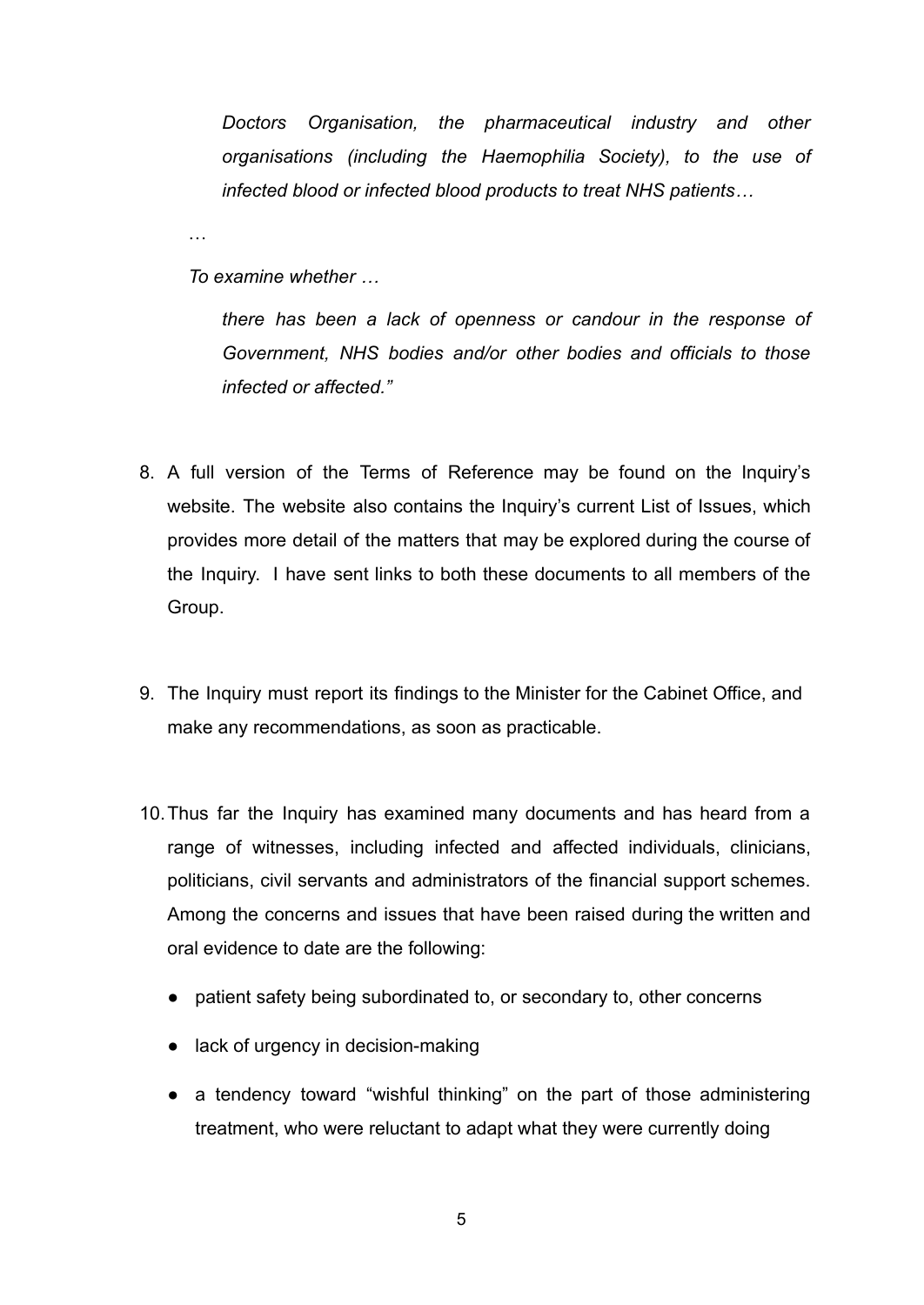- a tendency to think that any recognition of risk or adaptation of response to risk was not for someone in the position they occupied but would already have been sufficiently considered by others (senior clinicians, the Chief Medical Officer, the Department of Health and Social Security, political decision makers, regulatory authorities)
- a failure to identify what was a real risk as a risk until it had materialised with sufficiently serious consequences (including confusing current incidence of harm with the risk of it happening in future)
- a tendency on the part of Government to wait for greater certainty and/or more evidence in relation to both the extent and nature of the risks and the measures that might be taken to mitigate those risks, before taking action
- decision-makers identifying some measures that might help to reduce risk, but delay in implementing them
- weakness in information sharing (both in respect of information being provided to Government and being shared across Government and in relation to information being disseminated by Government) about risk and possible mitigations
- the absence, at an early stage, of an established and formal system to identify, discuss, consider and then take action without delay in respect of the risks posed by viruses to those who might require treatment with blood, tissues and blood products
- reliance on a small group of advisors, some of whom sat on multiple advisory committees with overlapping terms of reference and no executive powers
- limited involvement of the Chief Medical Officers
- policies or strategies being adopted with insufficient challenge either from within Government or outside it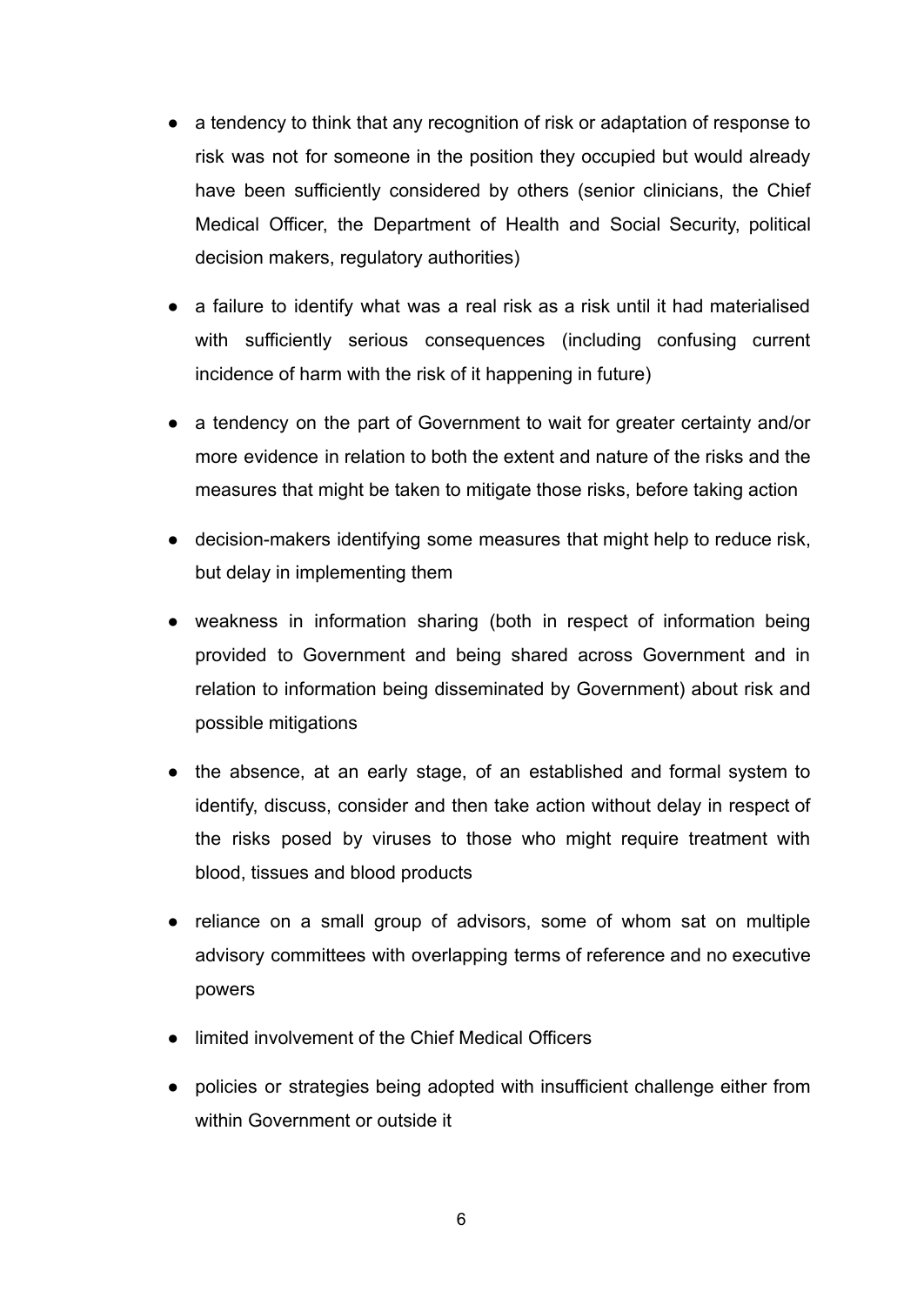- apparent tension between Government action and clinical freedom and a reluctance on the part of Government to be seen to be interfering with clinical freedom
- weakness in planning (e.g. in relation to achieving domestic self-sufficiency in blood products) for the long-term and on a UK-wide basis
- unequal access to clinical services across the UK
- risks to patients being downplayed, with paternalism, misplaced reassurance rather than candour, failures to inform patients about their infection, statements about lack of conclusive proof of a risk (which were likely to be misinterpreted as a statement there was none to worry about), confusion between incidence and risk and deliberate decisions to withhold information to patients that they had been infected on the basis there was currently no treatment and it might make them anxious
- very late acknowledgement by Government and others that things went wrong and limited reflective learning
- limited and inadequate financial assistance
- loss or destruction of some national and patient records
- failure to invest sufficiently in research into safety of treatments
- failure to invest sufficiently into domestic production of products within the NHS believed to carry less risk of transmitting infections than similar products produced outside it which were marketed commercially
- failure sufficiently to coordinate measures across the four home nations.

It is important to emphasise that the Inquiry's examination of these factual issues is ongoing, and that whilst these are issues or allegations that have been made by core participants or which arise for consideration from the evidence heard so far, no conclusions have been reached by the Chair in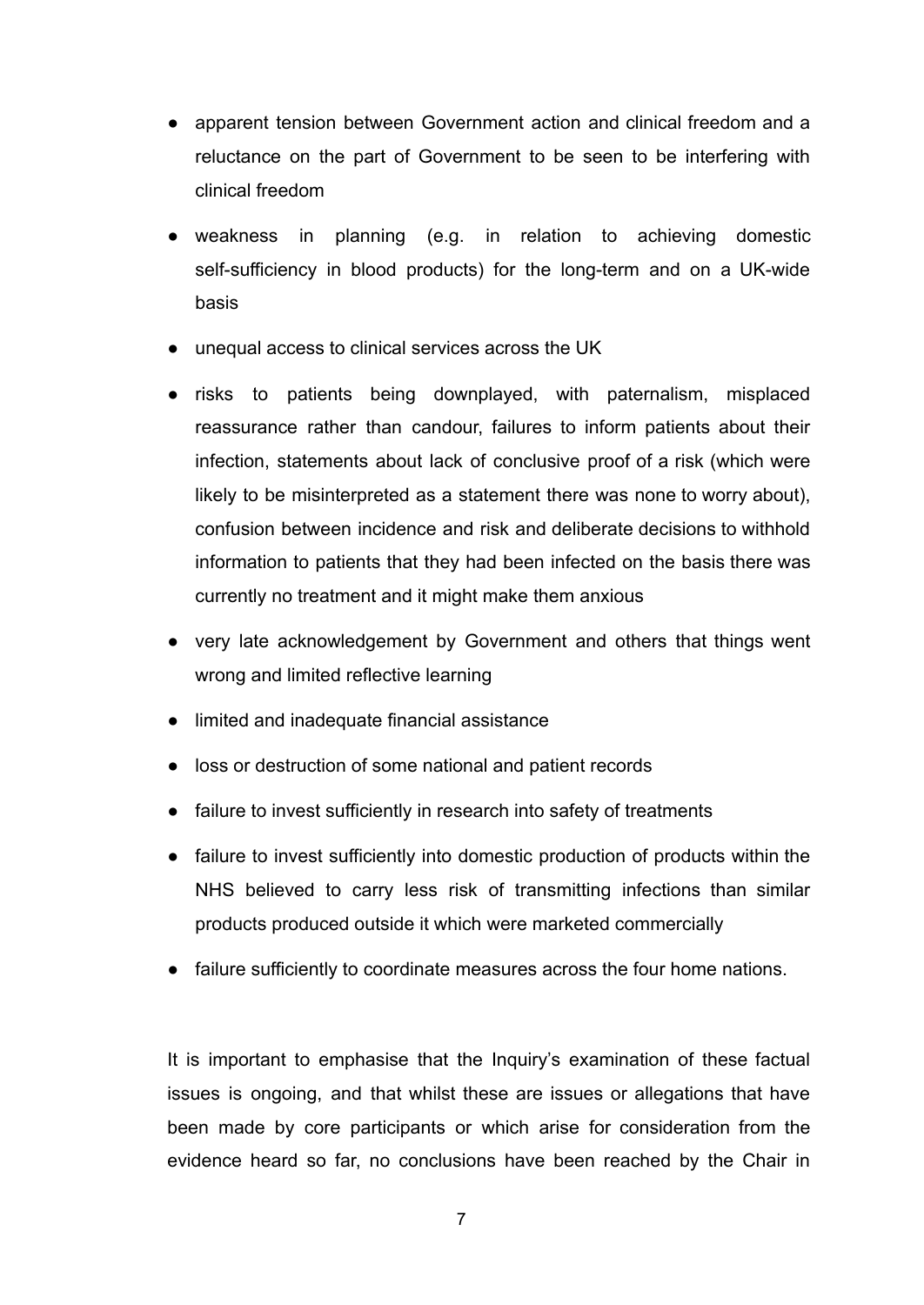relation to them, nor will any conclusions be reached until the evidence has been heard in full and submissions from relevant participants have been made and considered.

#### **Instructions**

- 11. The Chair is conscious that as members of the Group you have great expertise and experience in your respective fields. The topics set out in the paragraphs that follow are intended to provide a focus and structure to the Group's work for the Inquiry. If the Group feels that the topics or questions could helpfully be rephrased, or if there are matters that it considers should be added or omitted from those set out below, then please provide suggestions in a letter to me. The Chair will consider any points that the Group raises and I will respond with his decision.
- 12.The topics and questions set out below are deliberately framed in broad terms. This is intended to allow the Group to approach the matters as it sees fit in light of the available evidence.
- 13.The Chair's intention in instructing this Group is, primarily, to explore matters of relevance to public health and public administration today, and to inform any recommendations that he might make in respect of such matters. However, it is recognised that the Group may also assist in providing evidence about the development over time of relevant principles and practices in this area. This is reflected in some of the questions that follow. It is emphasised that the Group is not asked to provide an historical account, or to make findings of fact on contentious events. Instead, the Group is invited, where relevant and within its expertise, to set the current situation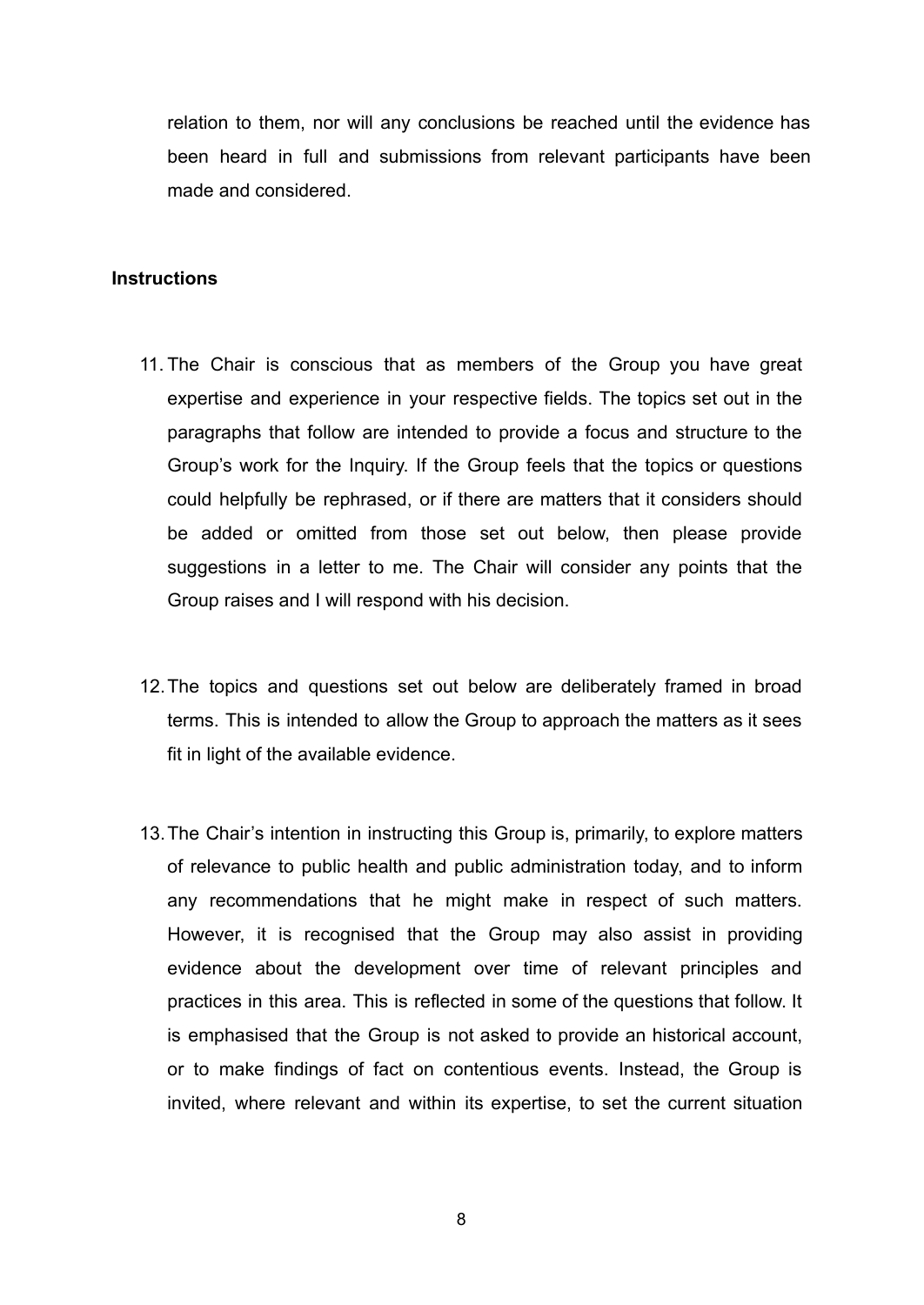within its broad historical context and/or to draw on its knowledge of earlier responses to health risks in addressing the questions below.

14.The Inquiry is primarily concerned with matters relating to the United Kingdom. However, where the Group considers that evidence drawn from other countries may assist in answering the questions posed, please include this in the report.

### General principles concerning public administration

15.Please:

- a. identify and explain what ethical principles, norms, rules or frameworks arise within, or apply to, public administration and in particular government decision-making and actions (please note that there are more detailed questions about candour and transparency below);
- b. explain what is meant by the principle or convention of ministerial responsibility;
- c. identify any relevant guidance, publication, analysis or principles which may assist the Chair in considering where responsibility lies for effective decision-making that involves ministers, civil servants and experts such as clinicians and, in particular, when considering who is responsible for ensuring that advisory and decision-making structures are effective;
- d. identify and outline any other principles and/or conventions which you consider may be relevant to the assessment of government decision-making and actions.

9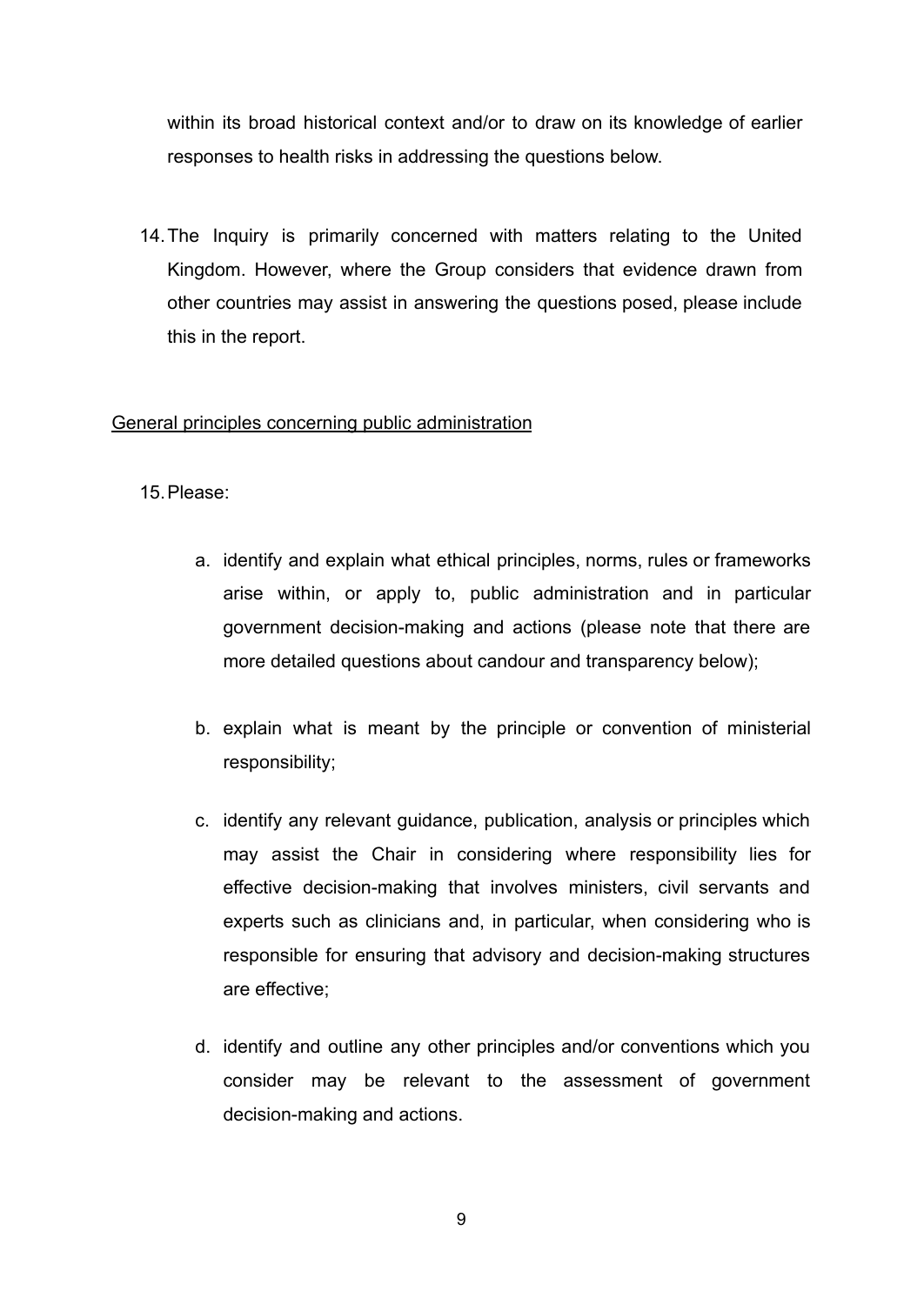### General principles concerning public health

- 16.Please explain what the concept and/or discipline of "public health" encompasses today, in the United Kingdom.
- 17.Please explain, in broad terms, how public health expertise and institutional arrangements have been, and are, funded, structured, organised and utilised by the governments and the NHS in the United Kingdom. To the extent that you are able to, please:
	- a. identify any particularly significant historical developments; and
	- b. address the development of the Public Health Laboratory Service and the Communicable Disease Surveillance Centre and their role in assessing risk.
- 18.Please explain the meaning, origins and development of the "precautionary principle" as it applies to public health and healthcare decisions in the United Kingdom.
- 19.Please identify any other particular principles that underlie the current understanding and practice of public health and how these principles have changed over time (if at all).
- 20.Please consider and explain the role of public health and epidemiological expertise in response to an emerging health risk; how such expertise should best be used; and where responsibility lies for ensuring that such expertise is utilised.

Government decision making and implementation in respect of health policy in the United Kingdom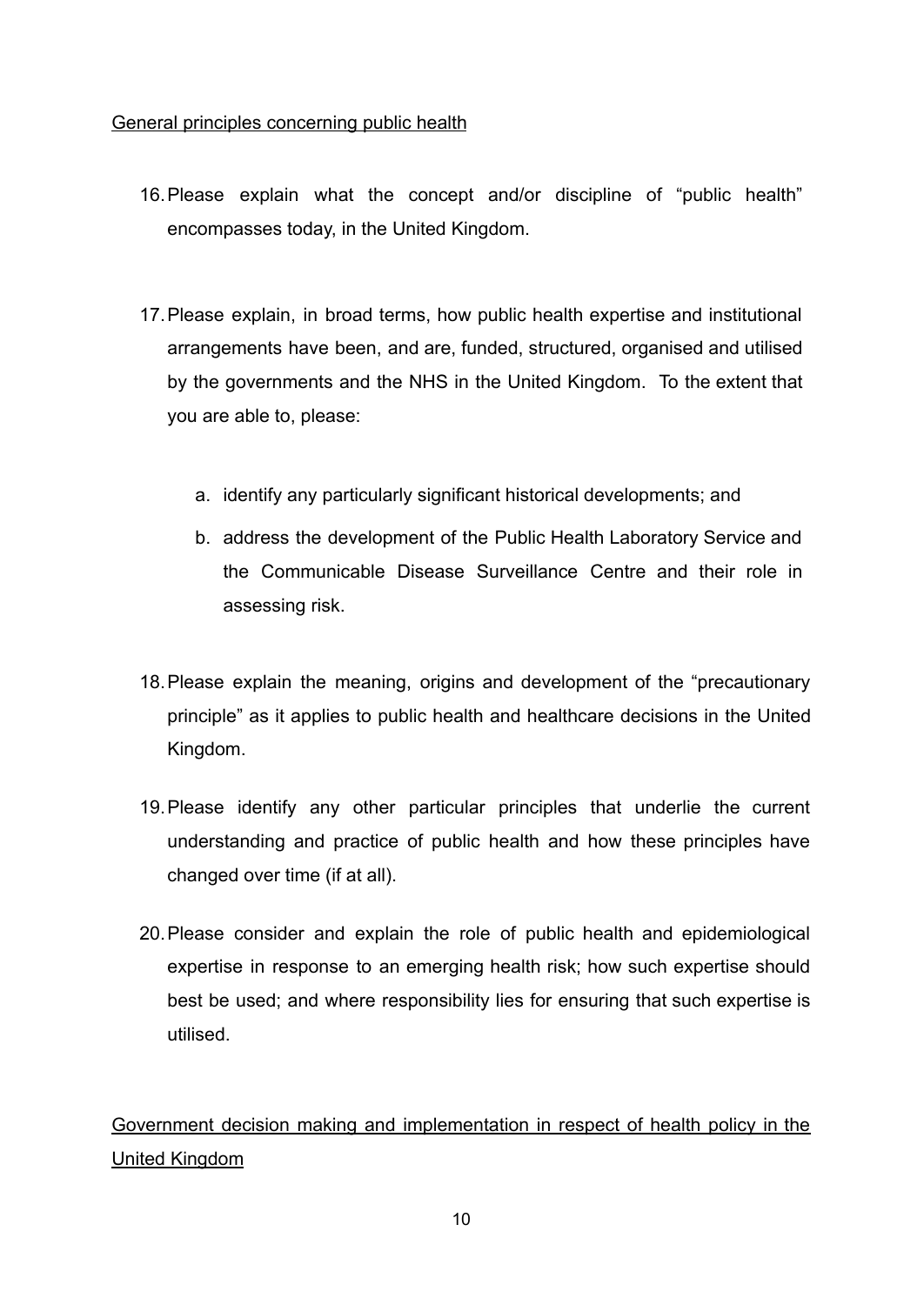- 21.Please explain, in broad terms, the way in which health policy is made and implemented in the United Kingdom and identify any relevant systems, structures, processes and principles, taking into account the conflicts inherent in central policy making and local delivery, and the prevailing ethos for many years of the NHS.
- 22.Please consider, and include any observations that you have about, the respective roles and responsibilities of:
	- a. government ministers;
	- b. the Chief Medical Officers and Deputy Chief Medical Officers;
	- c. the civil service;
	- d. NHS executives and administrators; and
	- e. external/independent expert advice/advisors;

in decision-making regarding emerging health risks and in particular in terms of ensuring that the response to an emerging health risk is timely and effective.

- 23.What (if any) weaknesses does the Group identify in the way in which decisions about health policy and in particular decisions about the response to emerging health risks are made? Please include consideration of the impact of structural reorganisations, and frequent movement of both Ministers and civil servants, on the ability of governments to identify and address relevant issues such as infected blood. How could those weaknesses be addressed?
- 24.Please set out (i) any shortcomings that the Group may identify and (ii) any recommendations that the Group may have in relation to the following: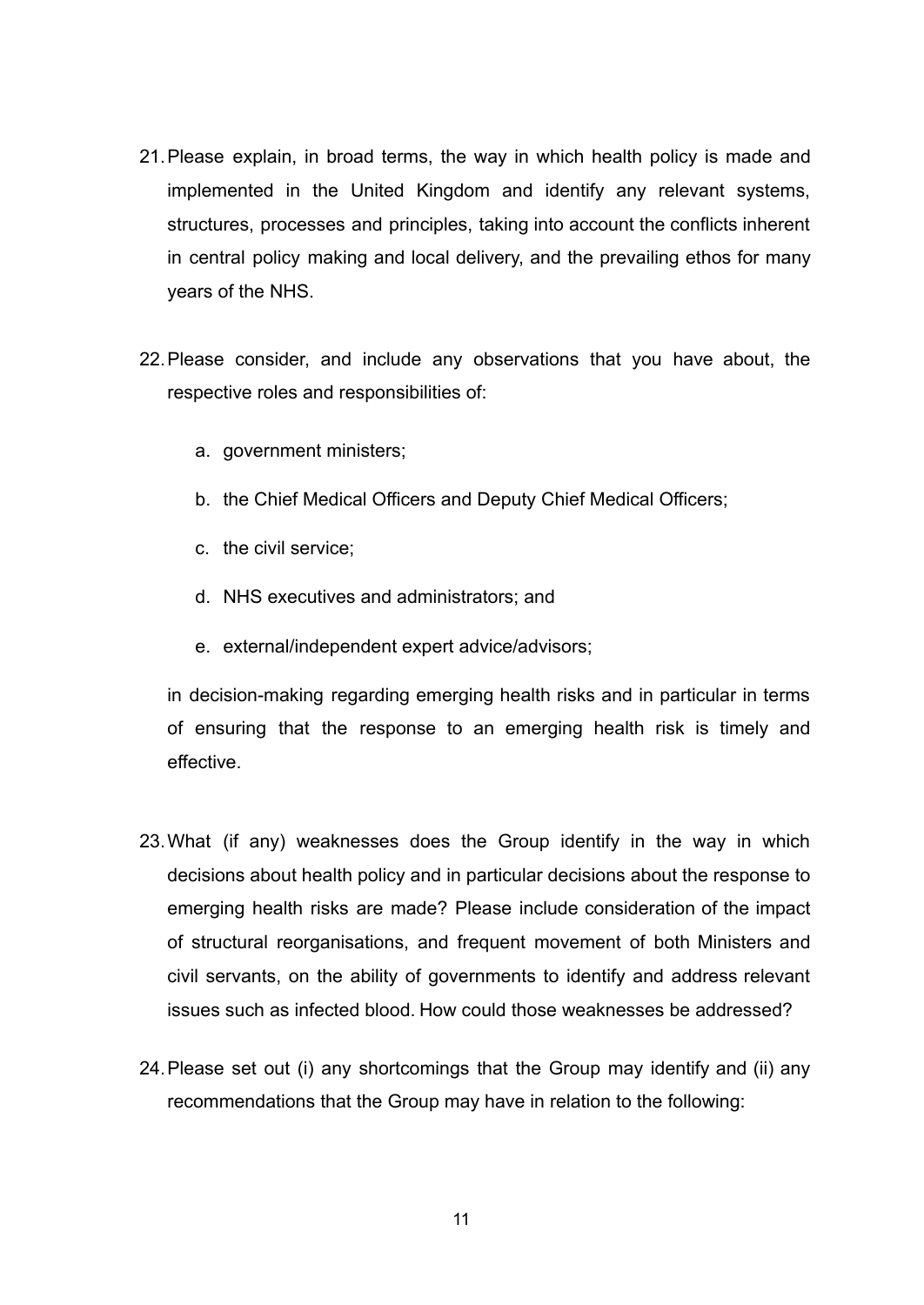- a. Ensuring that there are effective structures, systems and cultures in place to enable an accurate, balanced and comprehensive assessment of health risks (in particular risks arising from NHS treatment itself).
- b. Ensuring that there are effective structures, systems and cultures in place to enable a timely and effective response to emerging health risks. Including the extent to which, if at all, the lack of continuity of officials and Ministers may contribute to those risks.
- c. Ensuring that ministers and other relevant decision makers are provided with accurate, timely and balanced information and advice about emerging risks to public health, particularly where those risks arise from the administration of medical treatment or products, and how best to respond to them;
- d. Ensuring that ministers and other relevant decision makers are able, where appropriate, to challenge the advice with which they are provided on risks to public health or the response to such risks.
- 25.What are the common pitfalls in decision-making that lead to failures to respond to emerging health risks and to risks to patient safety? What recommendations do the Group have to address such pitfalls? What is the impact of a lack of a cross-cutting approach to policy-making across Departments, particularly in relation to infected blood?
- 26.What role in the formulation and/or implementation of healthcare policy do/should the following have?
	- a. International declarations and conventions regarding healthcare.
	- b. The recommendations of international organisations such as the World Health Organisation.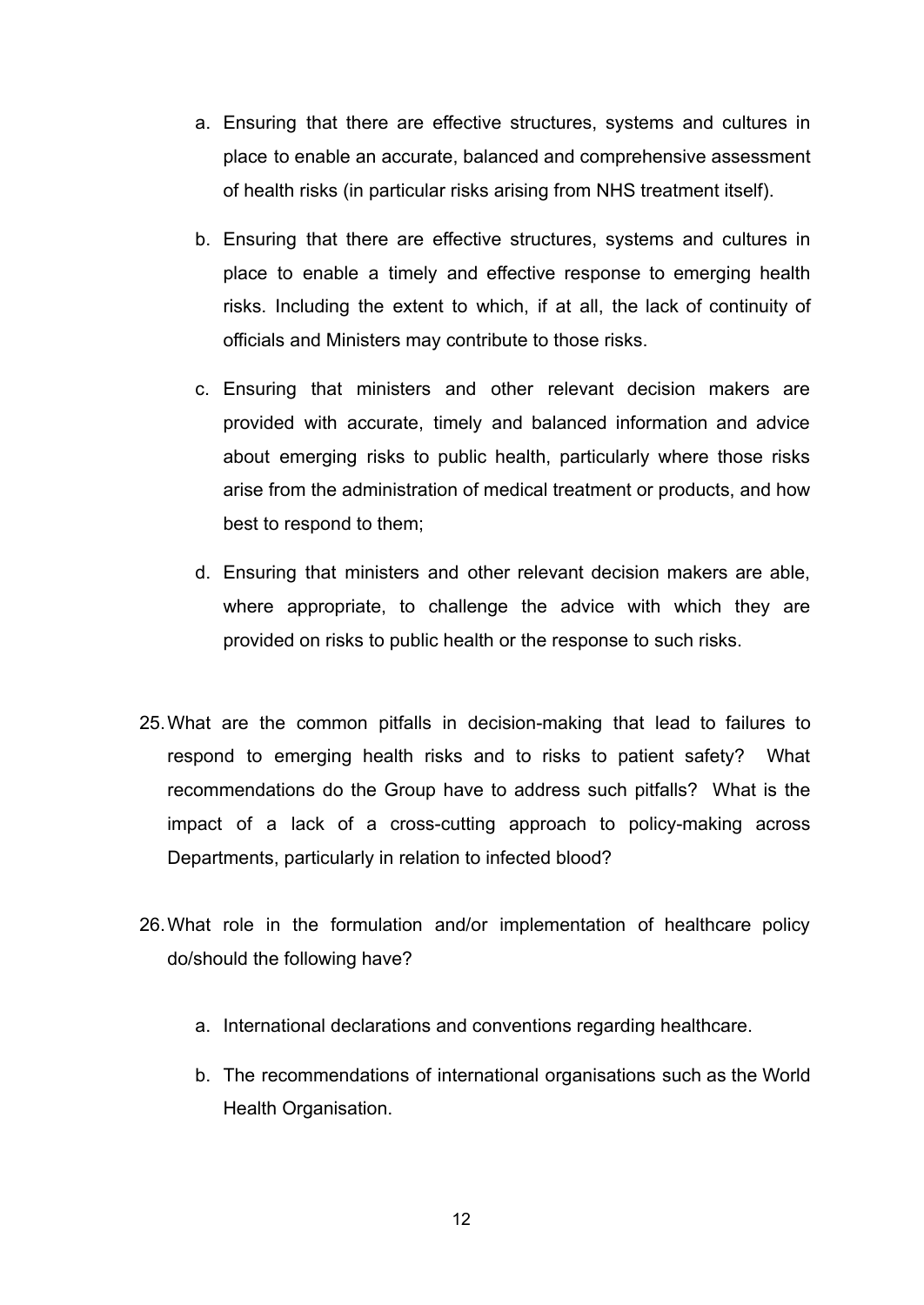- 27.Among the themes that the Inquiry is considering is that of (i) the ability of government to plan and implement long-term projects on matters related to healthcare, such as the efforts made during the 1970s and 1980s to achieve self-sufficiency in blood products, and (ii) the responsibility of government to advance long-term research and development and other measures to mitigate health risks. In respect of these themes, please comment on the following matters:
	- a. The strengths and weaknesses, historically, of the structures of government in the United Kingdom in respect of such long-term projects or planning (drawing on any examples that you consider to be relevant).
	- b. How the structures of government could be improved in respect of such long-term projects or planning.

### Devolution within the United Kingdom

- 28.Please outline how administrative and political devolution of responsibility for healthcare within the United Kingdom has evolved over time.
- 29.What have been/are the advantages and disadvantages of devolved responsibilities for healthcare in terms of the response to emerging health risks/issues of patient safety?
- 30.What relationships and mechanisms help to ensure that patient safety is not negatively affected by parallel decision-making arising from devolved responsibilities for healthcare, and how have these varied over time?

### The role of patients and patient representative organisations in healthcare policy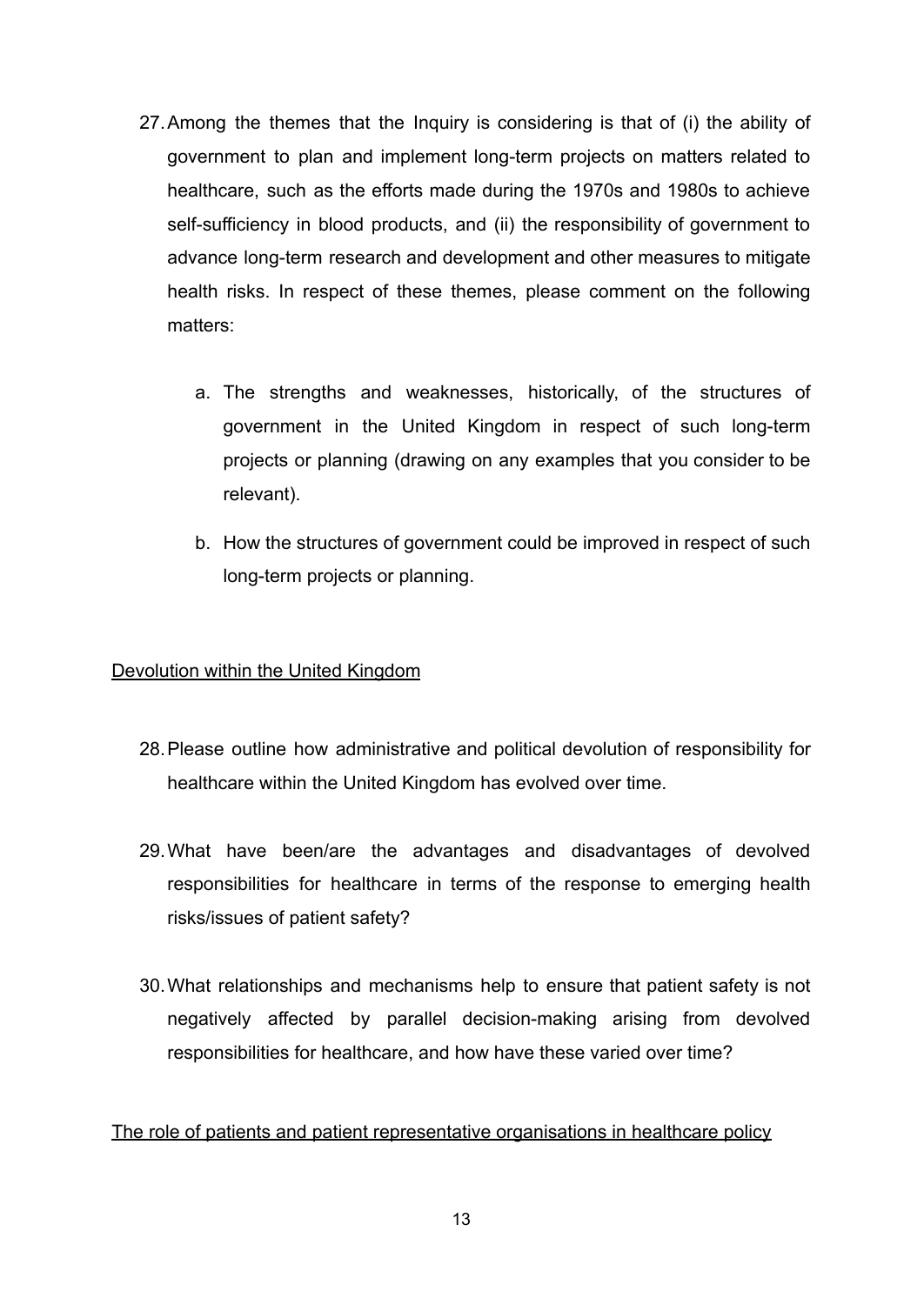- 31.Please explain the current role played by patients and patient representative organisations in informing and shaping health policy, including in response to emerging health risks, in the United Kingdom. In particular:
	- a. Please explain the principles underpinning the role played by patients and patient representative organisations.
	- b. Please comment on any shortcomings or recommendations the Group identifies in this area.
- 32.Please comment on how the practice and principles of patient involvement have developed, identifying any significant changes that have taken place in the time period of relevance to this Inquiry.

### The communication of risk in the provision of healthcare

- 33.Please explain the current principles underlying the way in which the risks of receiving certain medical treatments or products and/or information about emerging health risks should be explained to:
	- a. particular groups of patients (especially those who might be at particular or enhanced risk); and
	- b. the public as a whole.

In answering this question please consider whether there are ever circumstances (and if so what) in which reassurance should take priority over the provision of clear and candid information about that which is known, that which is thought to be probable and/or that which is believed to be possible.

14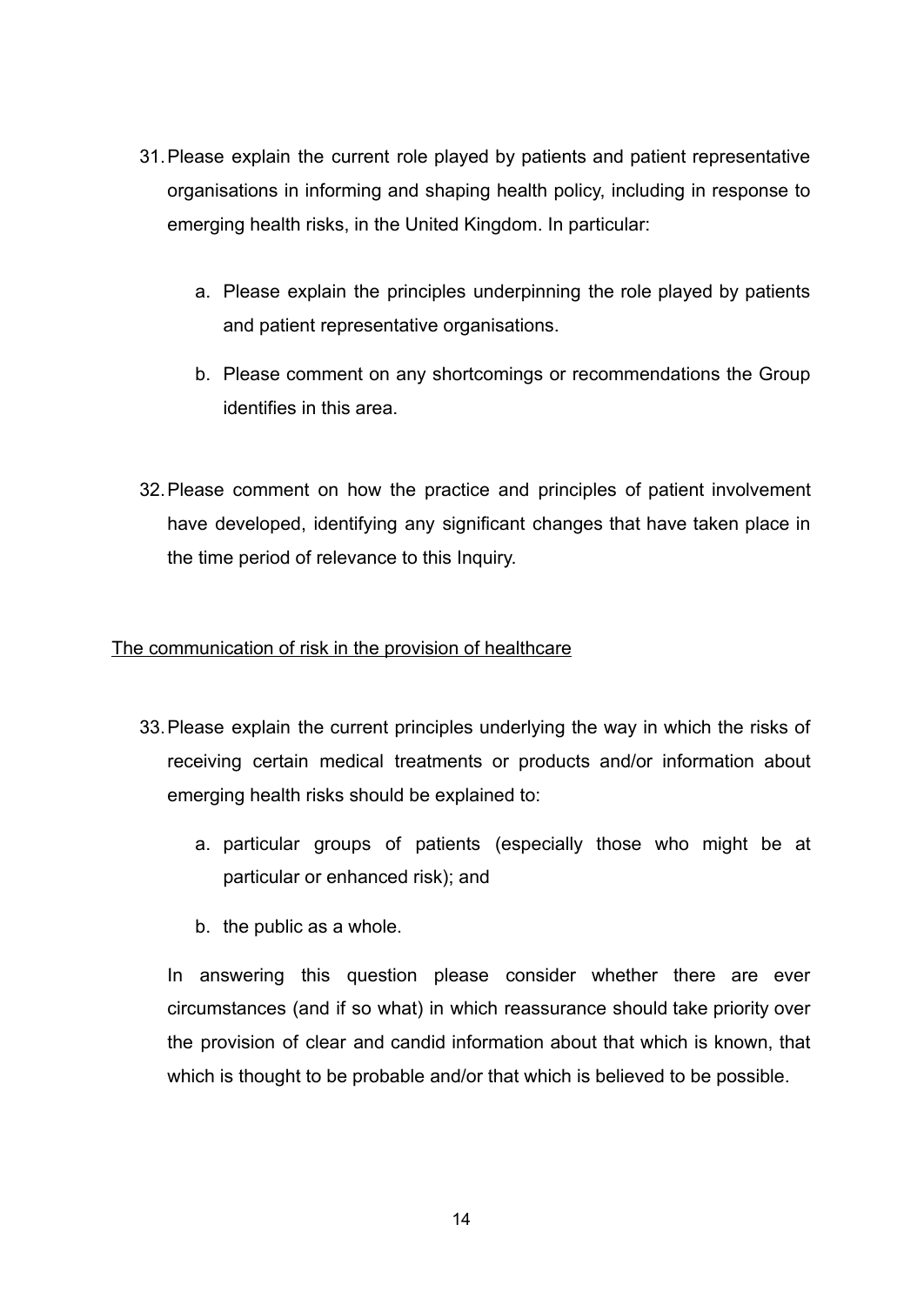- 34.What are the respective roles and responsibilities, in terms of both public messaging about risks and ensuring that there is a robust system for the provision of appropriate information about risks to particular groups of patients, of:
	- a. ministers;
	- b. the Chief Medical Officers and Deputy Chief Medical Officers;
	- c. civil servants;
	- d. NHS executives and administrators;
	- e. organisations representing those within the medical profession (e.g. for example, organisations charged with providing advice on particular specialities and sub-specialities)?

Please note that you are not being asked to explore in any detail the ethical and/or professional responsibilities of individual clinicians to individual patients, which has been addressed by the Inquiry's Medical Ethics Group in its [report](https://www.infectedbloodinquiry.org.uk/sites/default/files/documents/Medical%20Ethics%20Group%20Report.pdf) and [oral evidence.](https://www.infectedbloodinquiry.org.uk/evidence/expert-hearings-london-medical-ethics-experts-tuesday-27-january-2021)

35.Please comment on how the practice and principles of warning of risk have developed, identifying any significant changes that have taken place in the time period of relevance to this Inquiry.

The duty of candour, transparency, accountability and redress when mistakes are made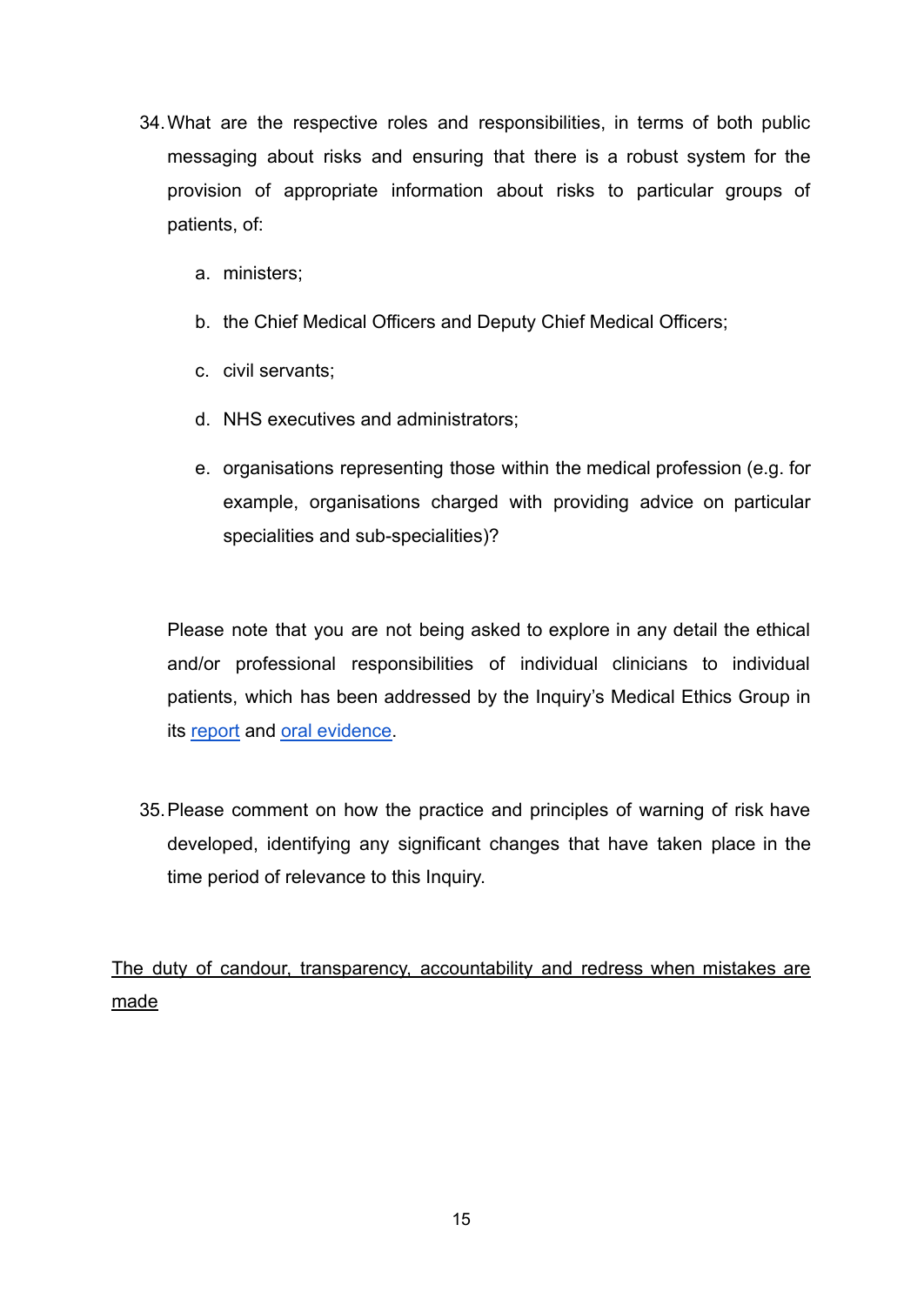- 36.Please explain the current principles underlying duties of candour relating to both to medical accidents, errors or harm and to poor practice or failings in public administration more broadly.<sup>1</sup> In particular, please comment on:
	- a. The principles underlying a duty of candour in respect of the UK government and the devolved administrations.
	- b. The principles underlying a duty of candour in respect of NHS bodies.
	- c. The principles underlying a duty of candour in respect of individual doctors, civil servants, NHS executives/administrators, and ministers.
	- d. Whether the duties of candour discussed include a duty to apologise.
	- e. How the relevant duties of candour are monitored, judged and enforced.
- 37.Please comment on any shortcomings or recommendations the Group identifies in this area.
- 38.Please explain how the principles underlying the duty of candour (and any associated duty to apologise) have developed, identifying any significant changes that have taken place in the time period of relevance to this Inquiry.
- 39.Please comment on the role and significance of reflective learning in achieving best practice in the provision of healthcare and decision-making regarding public health risks. Please consider how, if at all, such reflective learning applies to those within relevant government departments (i.e. ministers and civil servants) and to those working within the NHS.
- 40.How effective have government and the NHS been in learning from past errors, failings and poor practice and why? Please comment on what

<sup>&</sup>lt;sup>1</sup> When considering the issues raised in this section, please define "medical accidents and poor practices" so as to include near-miss events.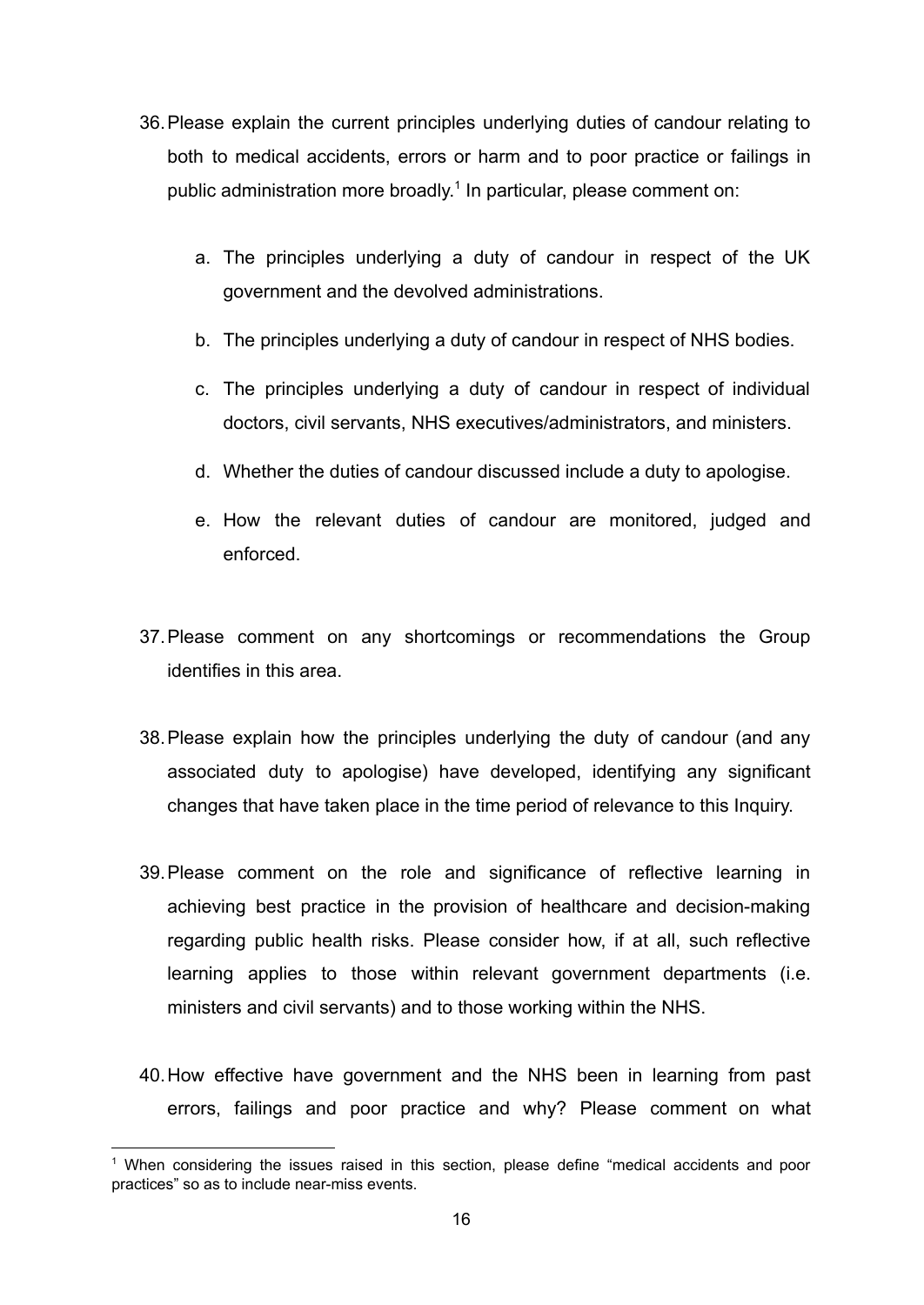improvements the Group feel could be made in this area, and provide recommendations on how such improvements could be achieved.

- 41.Please explain what if any mechanisms are currently in place to provide for (i) transparency and (ii) accountability, when mistakes are made in the provision or regulation of healthcare or the response to public health risks in the United Kingdom.
	- a. Please comment on how such mechanisms have developed, identifying any significant changes that have taken place in the time period of relevance to this Inquiry.
	- b. Please identify any mechanisms or examples that the Group consider to have been particularly successful or unsuccessful in this area (including examples of good practice drawn from elsewhere in the world, if relevant).
	- c. Please comment on any shortcomings or recommendations the Group identifies in this area.
- 42.Please comment on mechanisms that might be used to ensure that those (whether they are private or public bodies) who might be partially responsible for medical accidents, errors or harm and/or for poor practice/failings in public administration, would contribute to the costs of dealing with the consequences. In doing so, please consider:
	- a. Any mechanisms that are currently in place in the United Kingdom and, where the Group considers them to be of relevance, in other countries.
	- b. Whether other mechanisms in other fields could usefully be implemented, or considered for implementation, in respect of healthcare in the United Kingdom.

17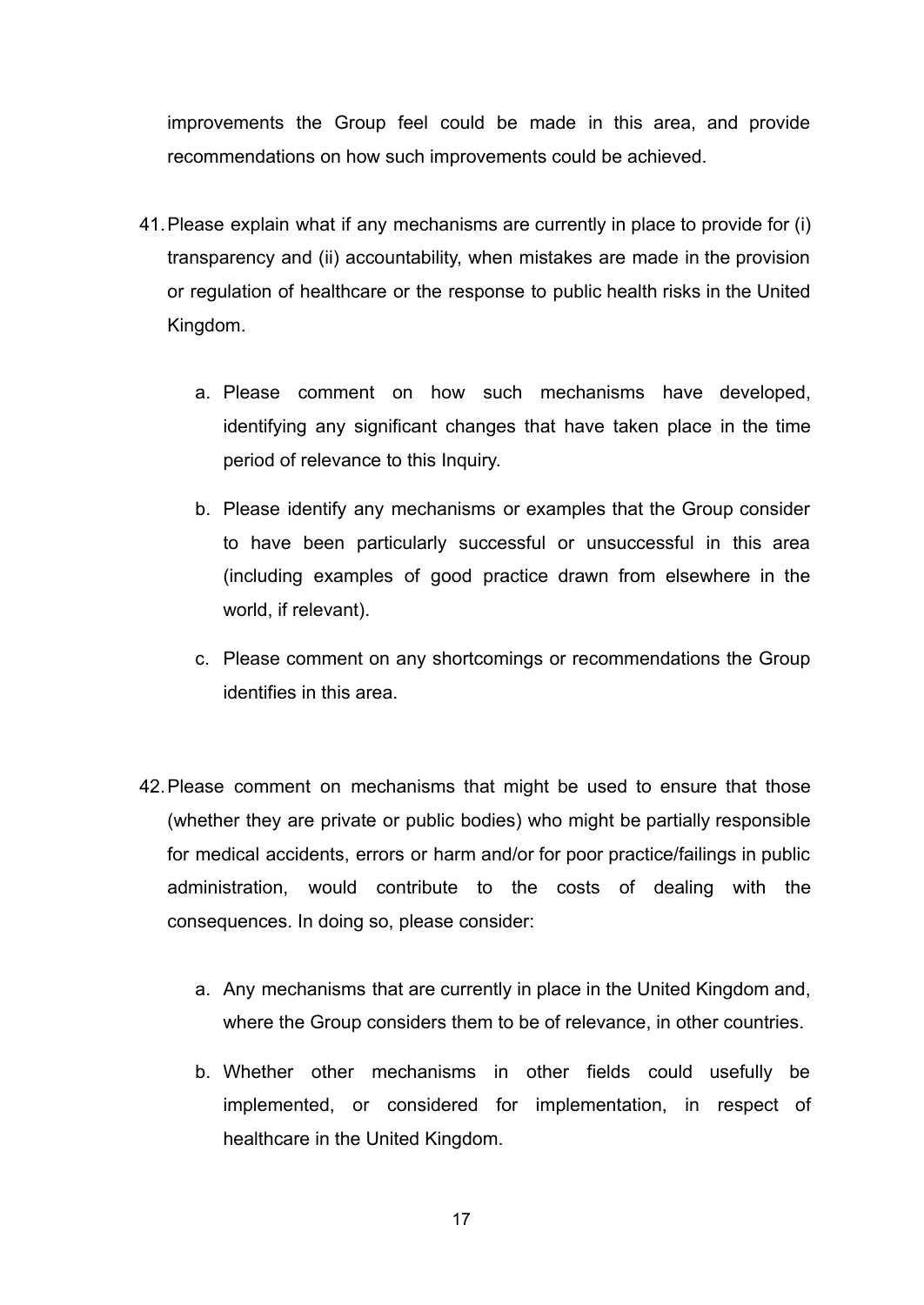43.Please outline what avenues of redress or support (outside of individual legal action) are available for those affected by medical accidents, errors or harm or by poor practice and failings in public administration. Please comment on any shortcomings or recommendations the Group identifies in this area.

### Record keeping

- 44.What principles do and/or should govern the approach to record keeping and archiving by:
	- a. Government departments;
	- b. NHS bodies; and
	- c. regulatory or other bodies concerned with healthcare?
- 45.Please comment on how those principles have developed, identifying any significant changes and/or omissions that have occurred in the time period of relevance to this Inquiry.
- 46.What principles and practices govern the access that individuals have or should have to their own medical records (including medical information relating to them held by non-NHS organisations)? Please comment on how those principles and practices have developed, identifying any significant changes that have taken place in the time period of relevance to this Inquiry.
- 47.What principles and practices govern the ability that individuals have or should have to seek the amendment or correction of their own medical records (including medical information relating to them held by non-NHS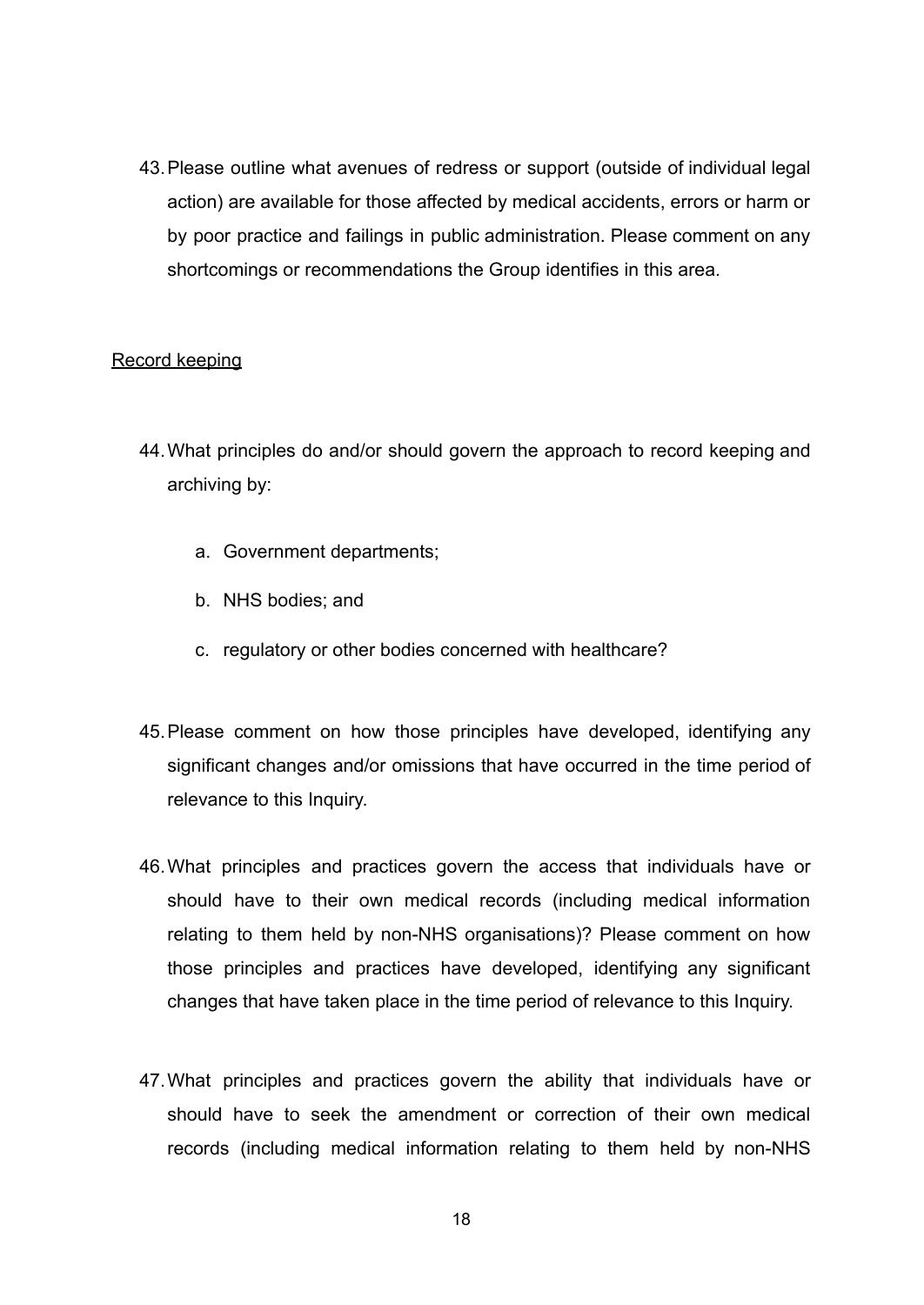organisations)? Please comment on how those principles and practices have developed, identifying any significant changes that have taken place in the time period of relevance to this Inquiry.

#### Priority treatment for those injured as a result of NHS treatment

48.An issue that has been raised for consideration by the Inquiry is whether an individual who is injured as a result of NHS treatment should thereafter be offered priority treatment, or priority access to specialists, by the NHS. Please consider the circumstances in which it might be appropriate for patients harmed by NHS treatment to be treated differently from other NHS patients (e.g. in respect of priority for remedial treatment, or access to psychological support and/or tailored treatment for the particular needs of a group of patients harmed).

#### **Further Information**

- 49.If there are issues on which the Group considers that it requires further information before being able to reach a conclusion on some of the topics above, then please set that out in the report or in a separate letter to me. Where practicable, the Inquiry will seek to obtain and provide such information as the Group requires.
- 50.Where appropriate, the Group should provide provisional answers to the questions set out above, qualifying them as necessary with reference to further evidence or research that may be required to provide a more complete answer.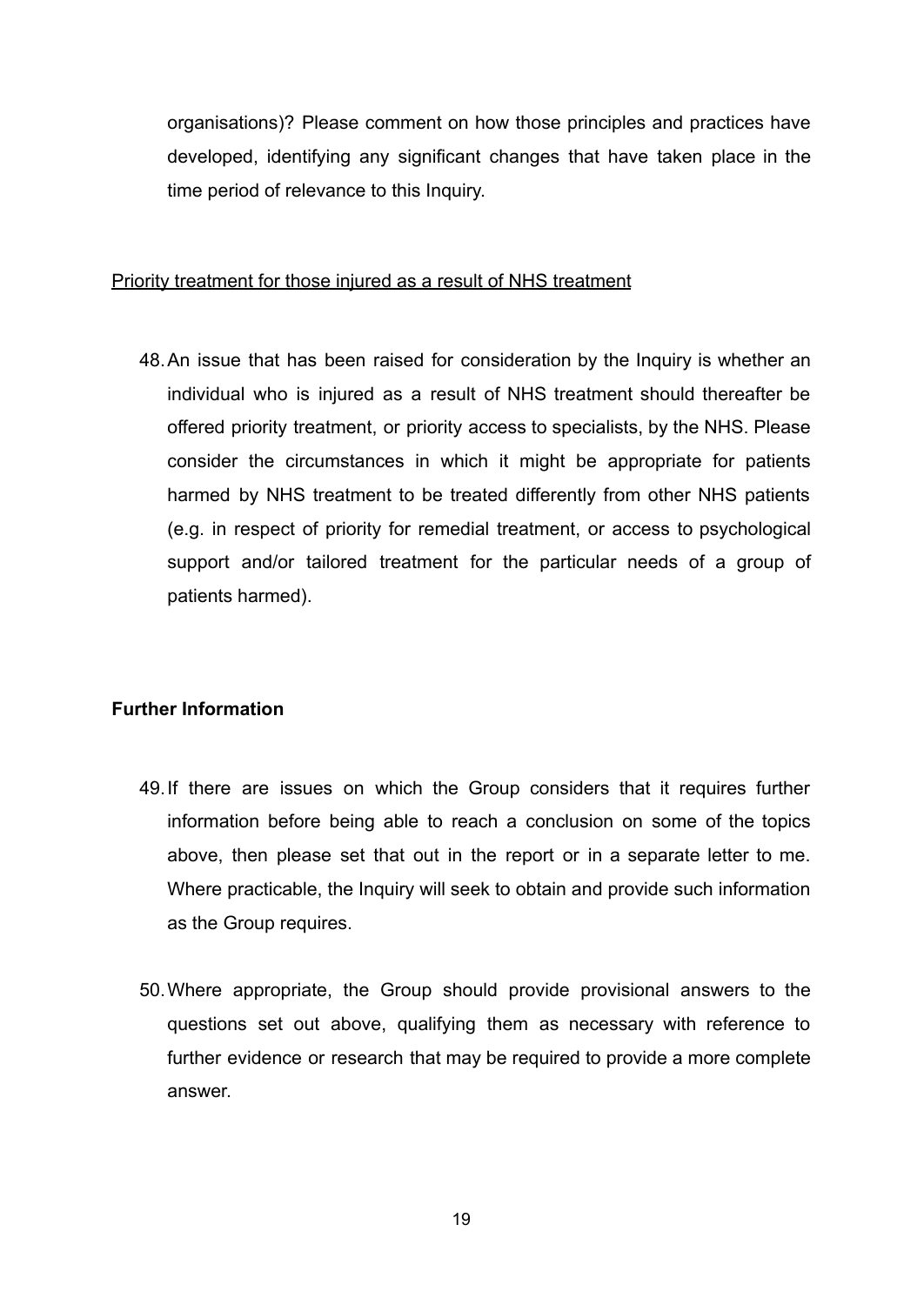- 51.The manner in which the Group addresses the topics set out is a matter for its members, as is the way in which it expresses its conclusions and any qualifications that accompany them.
- 52.The report should make clear if there are any matters on which it is not, or may not be, possible to provide an expert opinion, for example due to the lack of available information. The report should give the reasons for any such limitation.
- 53.If there is a range of professional opinion on a particular issue covered in the report that must be made clear and the range of opinions summarised. The report should explain why the Group has reached the particular conclusion that it has.
- 54.If there is a disagreement between members of the Group about any matter within the report, then this too should be made clear. The report should summarise the different opinions, attribute them to the relevant individual, and provide the reasons explaining the views expressed.
- 55.In the event that the Group considers it appropriate that certain sections of the report be prepared by part of the group, please indicate in the report by whom each section has been prepared and why the division of the labour in this way was deemed appropriate.
- 56.The Inquiry has instructed other expert groups during the course of its work. Members of this Group may consult freely with members of these other expert groups, but should acknowledge in the report what, if any, material assistance their input has provided.

#### **Expertise and Duties of an Expert**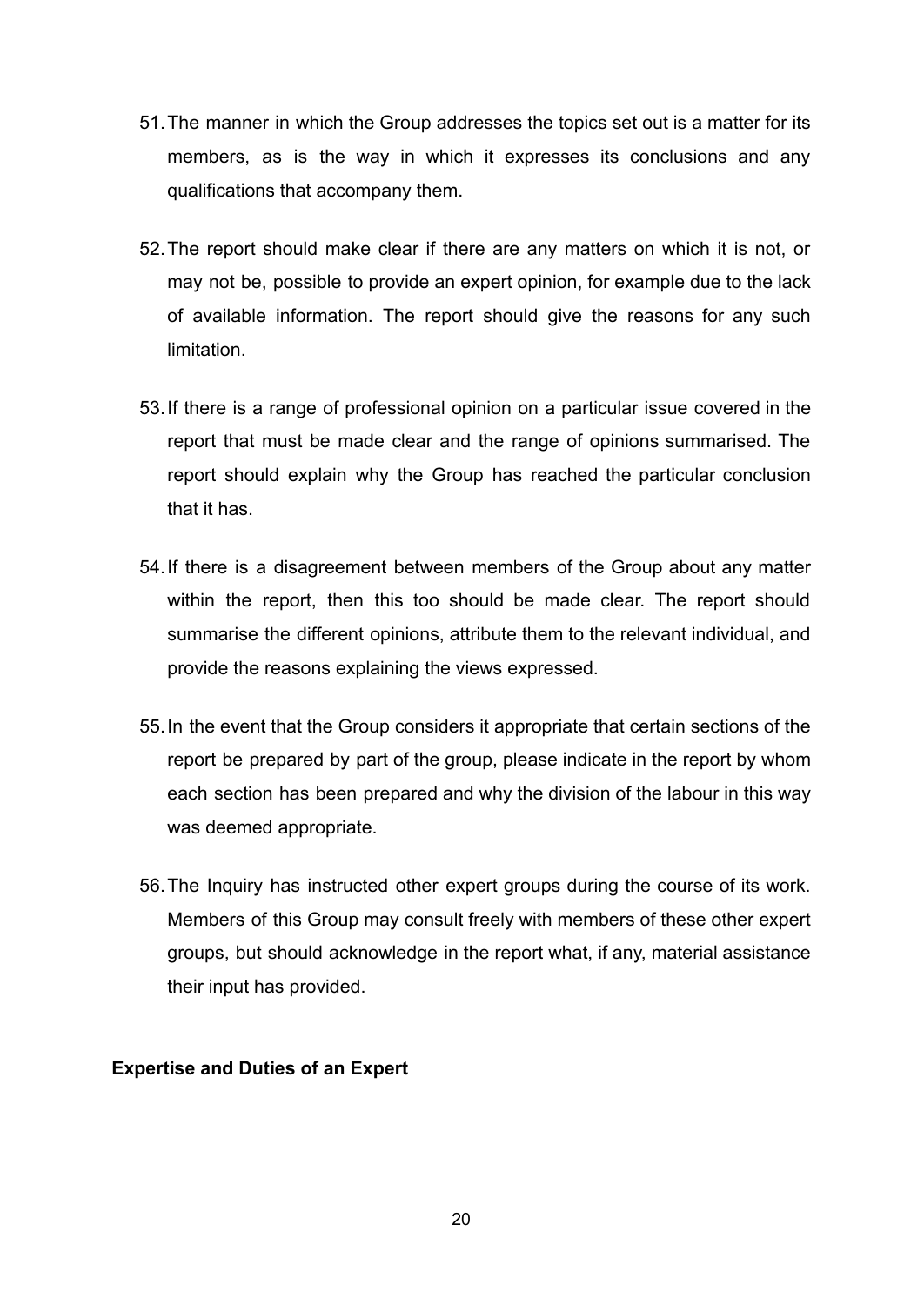- 57.If, having read this letter, any member of the Group feels that they do not have the appropriate experience or expertise then please let me know immediately. You should also notify me if the Group has any queries or require any further information.
- 58.As expert witnesses, all members of the Group have a duty to exercise reasonable skill and care in carrying out their instructions and must comply with any relevant professional code of practice. The Group members' overriding duty is to assist the Inquiry and to provide their unbiased opinion as independent witnesses in relation to those matters that are within their expertise.

### **Format of the Report**

- 59.I would be grateful if Professor Charles Vincent and Lord Michael Bichard, as convenors of the Group, would undertake to be the principal point of contact for all correspondence between the Group and the Inquiry.
- 60.In preparing the report please make sure that:
	- a. It sets out details of each member's qualifications, and respective academic and/or professional experience.
	- b. It gives details of any literature or other material upon which the Group has relied.
	- c. It contains a statement setting out the substance of all facts and instructions which are material to the opinions expressed.
	- d. It makes clear which of the facts stated are within the Group's knowledge.
	- e. It identifies who carried out any other work used for the report. The report should give the qualifications for the individuals concerned and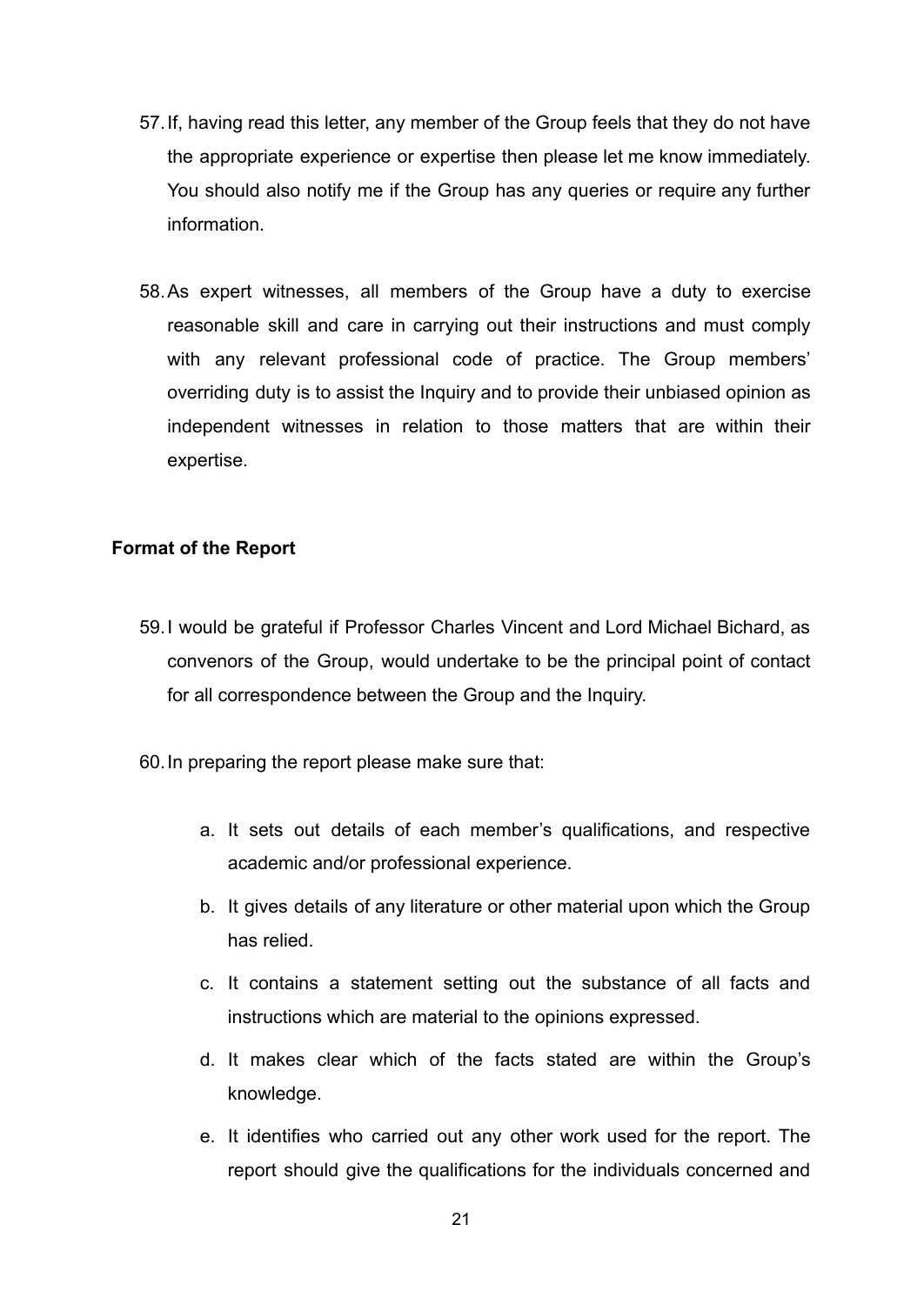indicate whether their work was carried out under the supervision of the Group or any of its members.

- f. Where there is a range of professional opinion on the matters dealt with in the report, it summarises the range of opinions and gives reasons for the opinion reached.
- g. It contains a summary of the Group's conclusions.
- h. It sets out any qualification to an opinion or conclusion provided.
- 61.The final report must be verified by statements from each member of the Group saying:

*"I confirm that in respect of those parts of the report to which I have contributed:*

- *a. I have made clear which facts and matters referred to in this report are within my knowledge and which are not.*
- *b. Those that are within my knowledge I confirm to be true.*
- *c. The opinions I have expressed represent my true and complete professional opinions on the matters to which they refer."*
- 62.The convenor should let me know immediately if, at any time after producing the report and before the conclusion of the Inquiry, any member of the Group changes their views. It is also important that the convenor of the Group notifies me promptly if it is felt necessary to update the report after it has been finalised, for example because new evidence has come to light.
- 63.The report should be reasonably concise and expressed as far as possible in straightforward language. Where technical or clinical terms are used, and their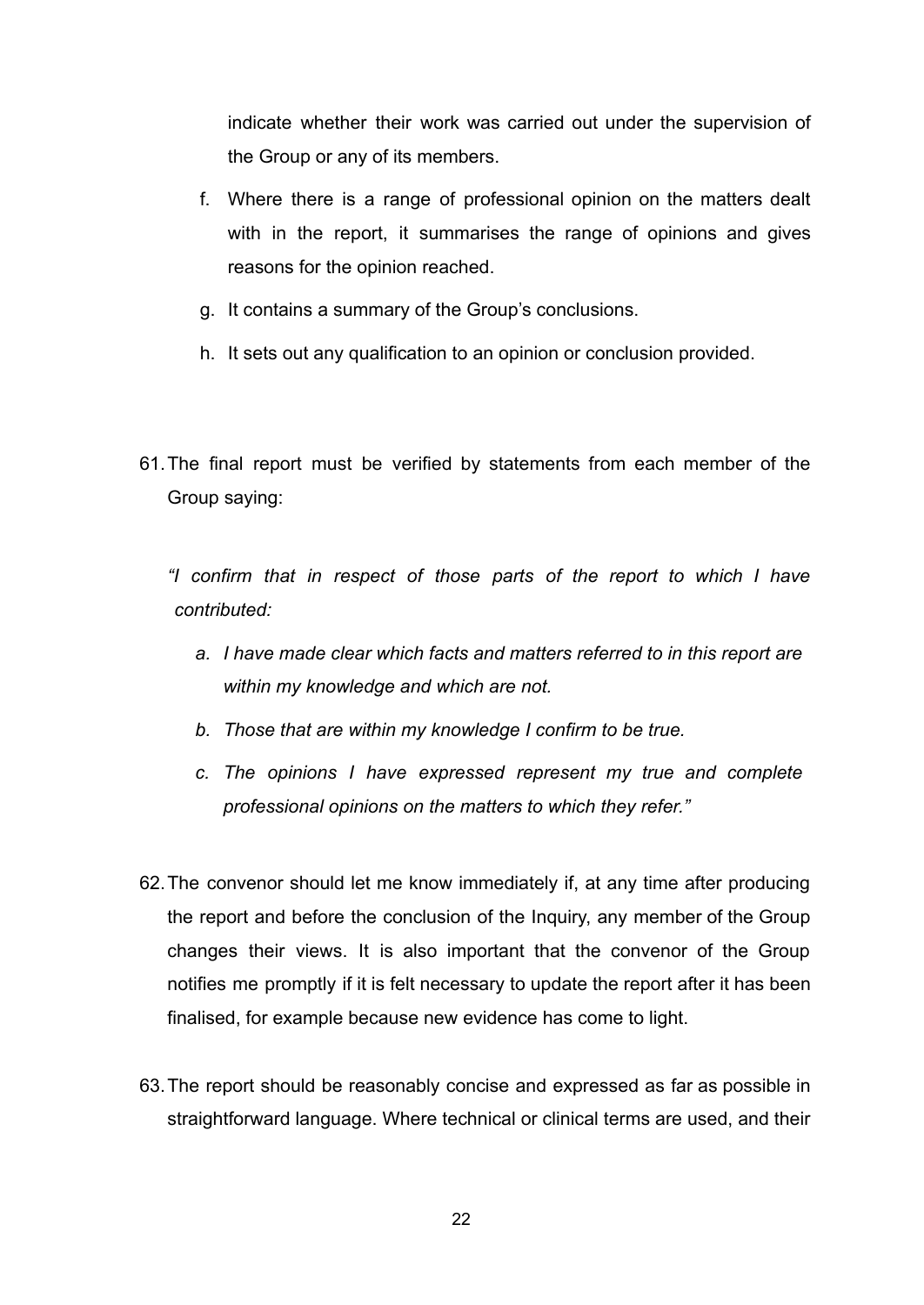meaning may not be obvious, please provide a brief explanation as to their meaning, for example in a glossary.

### **Timetable**

- 64.I would be grateful if the Group can provide a draft copy of the report by June 2022.
- 65.I ask for the report to be provided in draft in the first instance so that I can approve its format, check that the formal requirements for an expert report mentioned above are fulfilled correctly and ask for any queries to be addressed before the report is signed.
- 66.Once the report is finalised, a copy will be disclosed to the Core Participants and will be published on the Inquiry website. It may be that once Core Participants have reviewed this letter of instruction or the report they will identify further issues that I may wish to raise with the Group.
- 67.I may also provide the Group with further instructions at a later date in respect of any other matters on which we seek evidence from the Group.

#### **Fees**

68.I will correspond with the members of the Group separately about arrangements for their fees.

#### **Next Steps**